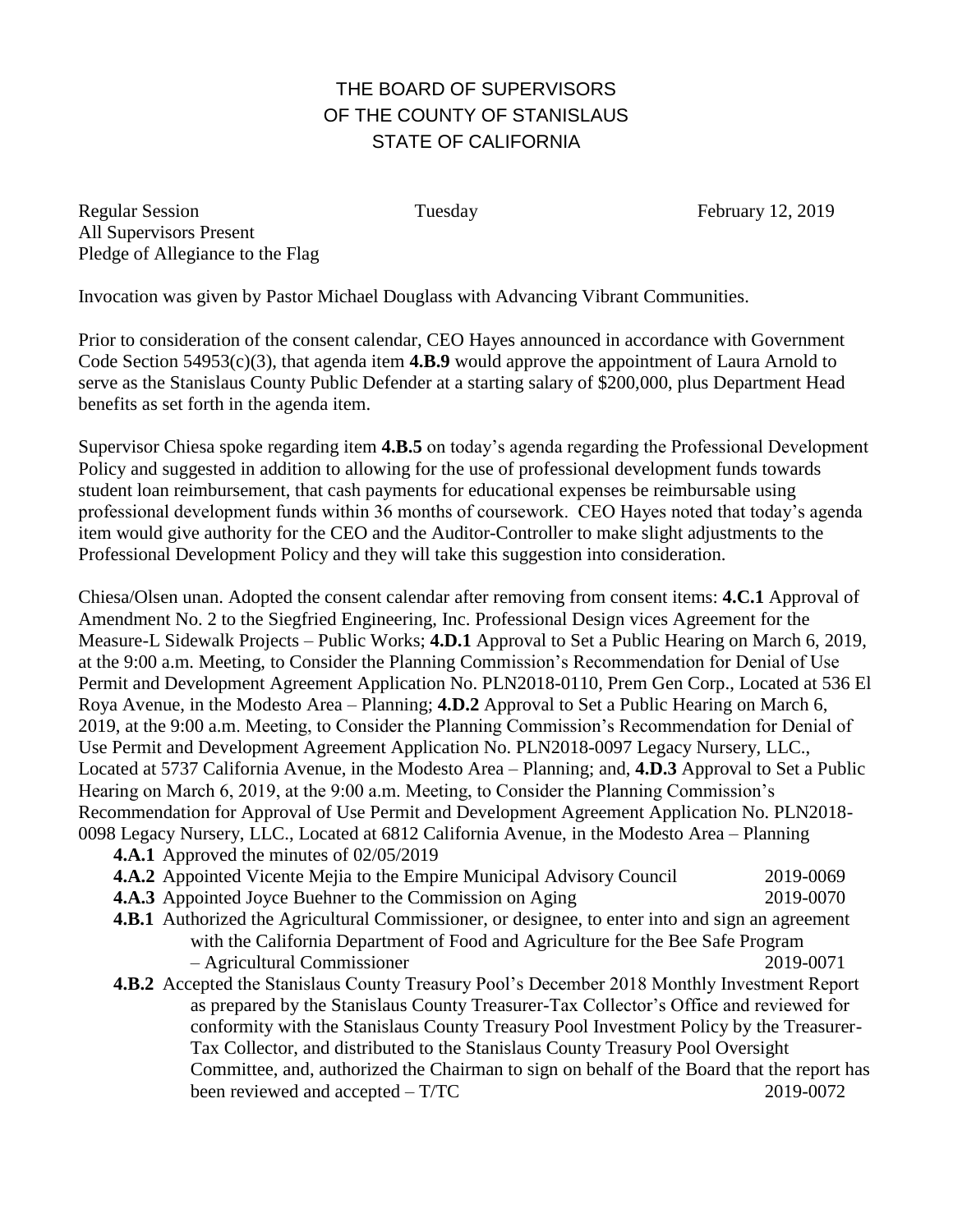- **4.B.3** Authorized the Chief Operations Officer to issue RFQ's and RFP's for the following On-Call Professional Services for Capital Projects: (a) Code Review Services; (b) Estimating Services; (c) Land Surveying/Civil Engineering Services; and, directed staff to return to the Board to recommend award of contracts for these services – CEO 2019-0073
- **4.B.4** Approved a contribution of up to \$2,500 in Community Development Funds towards the West Modesto Community Collaborative Mural Project; and, directed the Auditor-Controller to make the necessary budget adjustments per the budget journal, attached the agenda item – CEO 2019-0074
- **4.B.5** Approved amending the Professional Development Allowance Policy, including the delegation of authority to the Auditor-Controller and CEO, to review and update the Applicable Benefits Chart portion of the Professional Development Policy – CEO 2019-0075
- **4.B.6** Approved an agreement with Central Star Behavioral Health, Inc., for the provision of covered specialty mental health services to children/youth with more intensive needs that are identified as subclass member of Katie A. v. Bonta, through the Pathways to Well-Being program; authorized the BHRS Director, or his designee, to sign the agreement for the provision of enhanced services to children/youth with more intensive needs that are identified as subclass members of Katie A. v. Bonta, through the Pathways to Well-Being program, for the period of 02/15/2019 through 06/30/2020 in the amount of \$1,639,302; and, authorized the BHRS Director, or his designee, to negotiate and sign amendments to the agreement, to add services and payment for services up to \$100,000, budget permitting, throughout each fiscal year of the agreement – BHRS 2019-0076
- **4.B.7** Approved to set a public hearing for the 03/05/2019, 9:00 a.m. meeting to consider the adoption of the updated County Public Facilities Fees pursuant to Title 23 of the Stanislaus County Ordinance Code – CEO M-64-L-5 2019-0077
- **4.B.8** Appointed the following members to the 2019 term of the Stanislaus County Discipline/Equal Employment Opportunity (EEO) Grievance Appeal Board: (a) Department Head Member: Paul Gibson, Director, Strategic Business Technology; (b) Employee Representative: Matthew Cantrell, AFSCME; (c) Chairperson: Dave Walker Esq. of Damrell Nelson Schrimp Pallios Pacher & Silva; and, appointed alternate members to the 2019 term of the Stanislaus County Discipline/EEO Grievance Appeal Board as follows: (a) Department Head Member Alternates: Doris Foster, Director, Workforce Development; Kathryn Harwell, Director, CSA; (b) Employee Representative Alternates: 1<sup>st</sup> Alternate, Bryan Ousby, Deputy Probation Officers Association; 2nd Alternate, Joe Alves, Deputy Sheriffs Association;  $3<sup>rd</sup>$  Alternate, Amy Kennedy, County Attorneys Association – CEO 2019-0075
- **4.B.9** Appointed Laura Arnold to the position of Stanislaus County Public Defender in accordance with California Government Code § 27703 effective 02/19/2019; and, authorized a starting annual salary of \$200,000, plus department head benefits as set forth in the benefit summary, attached to the agenda item, for Laura Arnold – CEO 2019-0079
- **4.B.10** Authorized the CEO to submit a continuation application for funding to the DOJ-Office on Violence Against Women Fiscal Year 2019 Improving Criminal Justice Responses to Domestic Violence, Dating Violence, Sexual Assault, and Stalking Grant Program in the amount of \$750,000; and, authorized the CEO, or his designee, to sign and execute the grant application due on  $02/26/2019 - CEO$  2019-0080
- **4.B.11** Approved an amendment to the "Salary and Position Allocation Resolution" to increase the salary band for the Social Worker Supervisor II classification to comply with the Negotiated Labor Agreement between the County of Stanislaus and the Stanislaus County Employees' Association, (AFSCME), Local #10 – CEO 2019-0081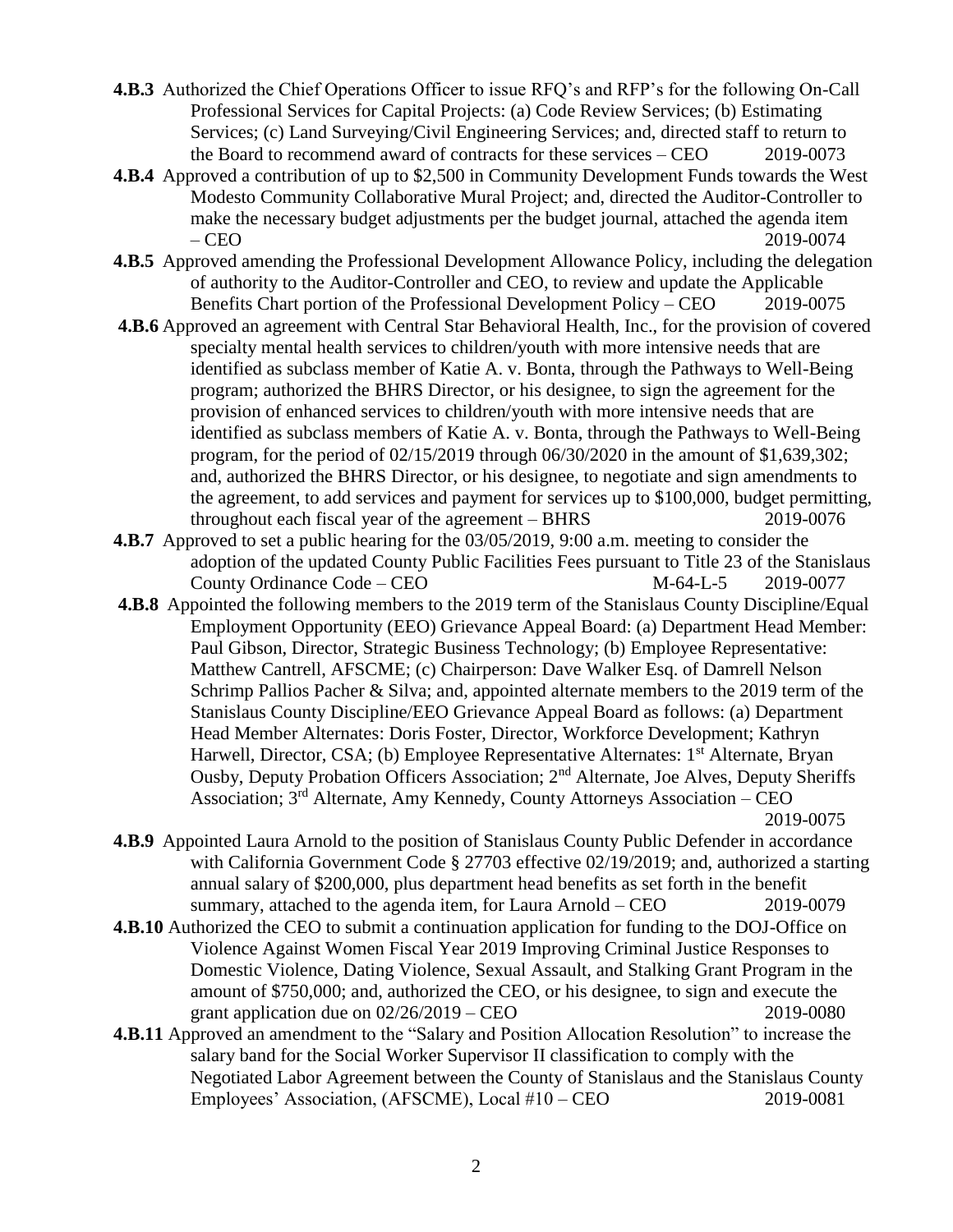**4.B.12** Accepted the fourteenth update in accordance with Public Contract Code Sections 20134 and  $22050$  for emergency remediation/repairs at  $10<sup>th</sup>$  Street Place, to repair water damage and restore essential government operations – CEO 2019-0082

Olsen/Berryhill unan. **4.C.1** Approved Amendment No. 2 to the Siegfried Engineering, Inc. professional design services agreement for additional all-inclusive engineering services for the Measure-L Sidewalk Projects, in the amount of \$311,618; and, authorized the Director of Public Works to execute the amendment with Siegfried Engineering, Inc. in the amount of \$311,618 and to sign necessary documents – PW 2019-0083

## **Supervisor Withrow left the dais at 9:23 a.m.**

Chiesa/ DeMartini (4-0)(Withrow abstained) **4.D.1 Amended** the item to change the date of the public hearing from the 03/06/2019, 9:00 a.m. meeting, to the 03/19/2019, 6:30 p.m. meeting, to consider the Planning Commission's recommendation for denial of Use Permit and Development Agreement Application No. PLN2018-0110, Prem Gen Corp, located at 536 El Roya Avenue, in the Modesto area; and, authorized the Clerk to publish a notice of public hearing as required by law – Planning ORD-56-F-1 2019-0084

Chiesa/ DeMartini (4-0)(Withrow recused) **4.D.2 Amended** the item to change the date of the public hearing from the 03/06/2019, 9:00 a.m. meeting, to the 03/19/2019, 6:30 p.m. meeting, to consider the Planning Commission's recommendation for denial of Use Permit and Development Agreement Application No. PLN2018-0097 Legacy Nursery, LLC, located at 5737 California Avenue, in the Modesto area; and, authorized the Clerk to publish a notice of public hearing as required by law – Planning ORD-56-F-2 2019-0085

Chiesa/DeMartini (4-0)(Withrow recused) **4.D.3 Amended** the item to change the date of the public hearing from the 03/06/2019, 9:00 a.m. meeting, to the 03/19/2019, 6:30 p.m. meeting, to consider the Planning Commission's recommendation for approval of Use Permit and Development Agreement Application No. PLN2018-0098 Legacy Nursery, LLC, located at 6812 California Avenue, in the Modesto area; and, authorized the Clerk to publish a notice of public hearing as required by law – Planning ORD-56-F-3 2019-0086

## **Supervisor Withrow returned at 9:25 a.m.**

Chiesa/Olsen unan. **5.1** Conducted a public hearing to consider the Planning Commission's recommendation for approval of Rezone Application No. PLN2018-0141, Palm Estates and Wenstrand Ranch, the project sites are located at 2600 Lester Road, between Jerry Lane and Eastgate Drive, and at 4148 Main Street, on the north side of East Monte Vista Avenue, on the south side of Main Street, east of Lester Road, in the Community of Denair; adopted the Notice of Exemption pursuant to CEQA Guidelines Section 15300 and 15305, by finding that on the basis of the whole record, that there is no substantial evidence the project will have a significant effect on the environment and reflects Stanislaus County's independent judgment and analysis; ordered the filing of a Notice of Exemption with the Stanislaus County Clerk-Recorder pursuant to Public Resources Code Section 21083 and 21110 and CEQA Guidelines Section 15300 and 15305; finds that: (a) the project is consistent with the overall goals and policies of the County General Plan; (b) the proposed Planned Development (P-D) zoning, with Rural Residential (R-A) underlying zoning provisions is consistent with the Low Density Residential Stanislaus County General and Denair Community Plan designations; (c) the proposed rezone to P-D, with underlying R-A zoning provisions would maintain the residential character and intent of the R-A zoning district, while providing for an increase in the maximum lot coverage from 40 to 50 percent; approved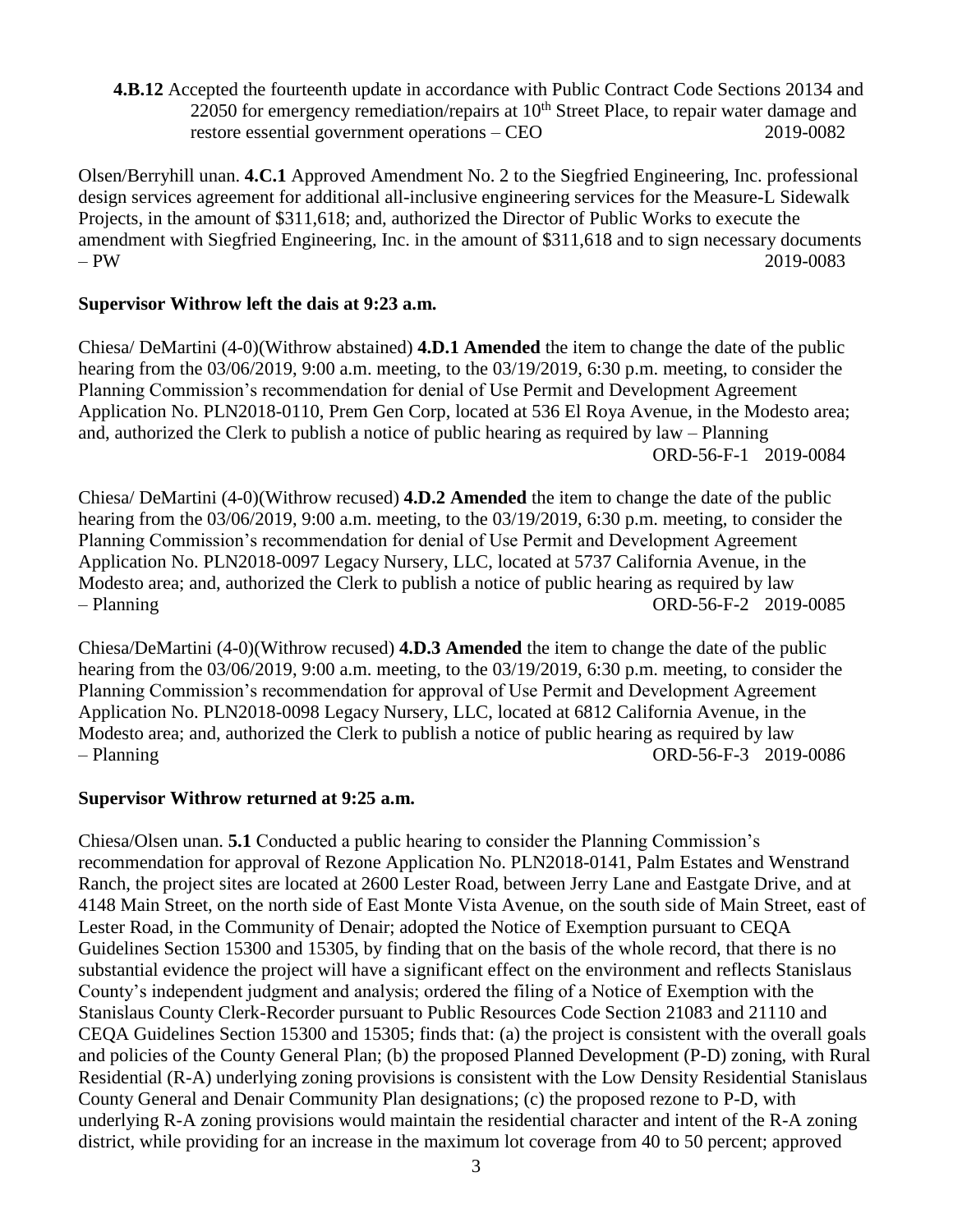Rezone Application No. PLN2018-0141 – Palm Estates & Wenstrand Ranch, subject to the Development Standards and Development Schedule, attached to the agenda item; and, introduced, waived the reading, and adopted ordinance C.S. 1223 for the approved Rezone Application No. PLN2018-0141, Palm Estates & Wenstrand Ranch – Planning ORD-56-E-1 2019-0087 2019-0087a

Olsen/Berryhill unan. **5.2** Conducted a public hearing to consider the Planning Commission's recommendation for approval of Rezone Application No. PLN2018-0055, DJM Investments, located at 4313 McHenry Avenue (SR 108), between Bangs Avenue and Pelandale Avenue, in the City of Modesto area; adopted the Negative Declaration pursuant to CEQA Guidelines Section 15074(b), by finding that on the basis of the whole record, including the Initial Study and any comments received, that there is no substantial evidence the project will have a significant effect on the environment and that the Negative Declaration reflects Stanislaus County's independent judgment and analysis; ordered the filing of a Notice of Determination with the Stanislaus County Clerk-Recorder pursuant to Public Resources Code Section 21152 and CEQA Guidelines Section 15075; finds that: (a) the project is consistent with the overall goals and policies of the County General Plan; (b) the proposed Planned Development zoning is consistent with the Planned Development General Plan designation; approved Rezone Application No. PLN2018-0055 – DJM Investments subject to the Development Standards, attached to the agenda item, including the deletion of Development Standards No. 14 and 15; and, introduced, waived the reading, and adopted ordinance C.S. 1224 for the approved Rezone Application No. PLN2018-0055 – DJM Investments – Planning ORD-56-E-2 2019-0088 2019-0088a

Berryhill/Chiesa unan. **5.3** Conducted a public hearing to consider the Planning Commission's recommendation for approval of Use Permit and Development Agreement Application No. PLN2018- 0094, Lyfted Farms, Inc. – 5271 Jerusalem Court, located at 5271 Jerusalem Court, north of Kiernan Avenue, in the Modesto area; finds that no further analysis under CEQA is required pursuant to CEQA Guidelines Section 15183 (Consistency with a General Plan, Community Plan or Zoning for which an EIR was prepared), on the basis of the whole record, including any comments received in response to the Environmental Review Referral; ordered the filing of a Notice of Determination with the Stanislaus County Clerk-Recorder's Office pursuant to Public Resources Code Section 21152 and CEQA Guidelines Section 15075; finds that: (a) the establishment, maintenance, and operation of the proposed use or building applied for is consistent with the General Plan and will not, under the circumstances of the particular case, be detrimental to the health, safety, and general welfare of persons residing or working in the neighborhood of the use and that it will not be detrimental or injurious to property and improvements in the neighborhood or to the general welfare of the County; finds that the Development Agreement: (a) is consistent with the General Plan and any applicable specific plan; (b) is compatible with the uses authorized in, and the regulations prescribed for, the land use district in which the real property is or will be located; (c) is in conformity with and will promote public convenience, general welfare and good land use practice; (d) will not be detrimental to health, safety and general welfare; (e) will not adversely affect the orderly development or property of the preservation of property values; (f) will promote and encourage the orderly development of the proposed project by providing a greater degree of requisite certainty; approved Use Permit and Development Agreement Application No. PLN2018-0094 – Lyfted Farms, Inc. – 5271 Jerusalem Court, subject to the Conditions of Approval, attached to the agenda item; authorized the Stanislaus County Chairman to execute the amended Development Agreement included in Attachment 5 – Proposed Ordinance, of the agenda item; and, introduced, waived the reading, and adopted ordinance C.S. 1225 for the approved Development Agreement – Planning

ORD-56-E-3 2019-0089 2019-0089a